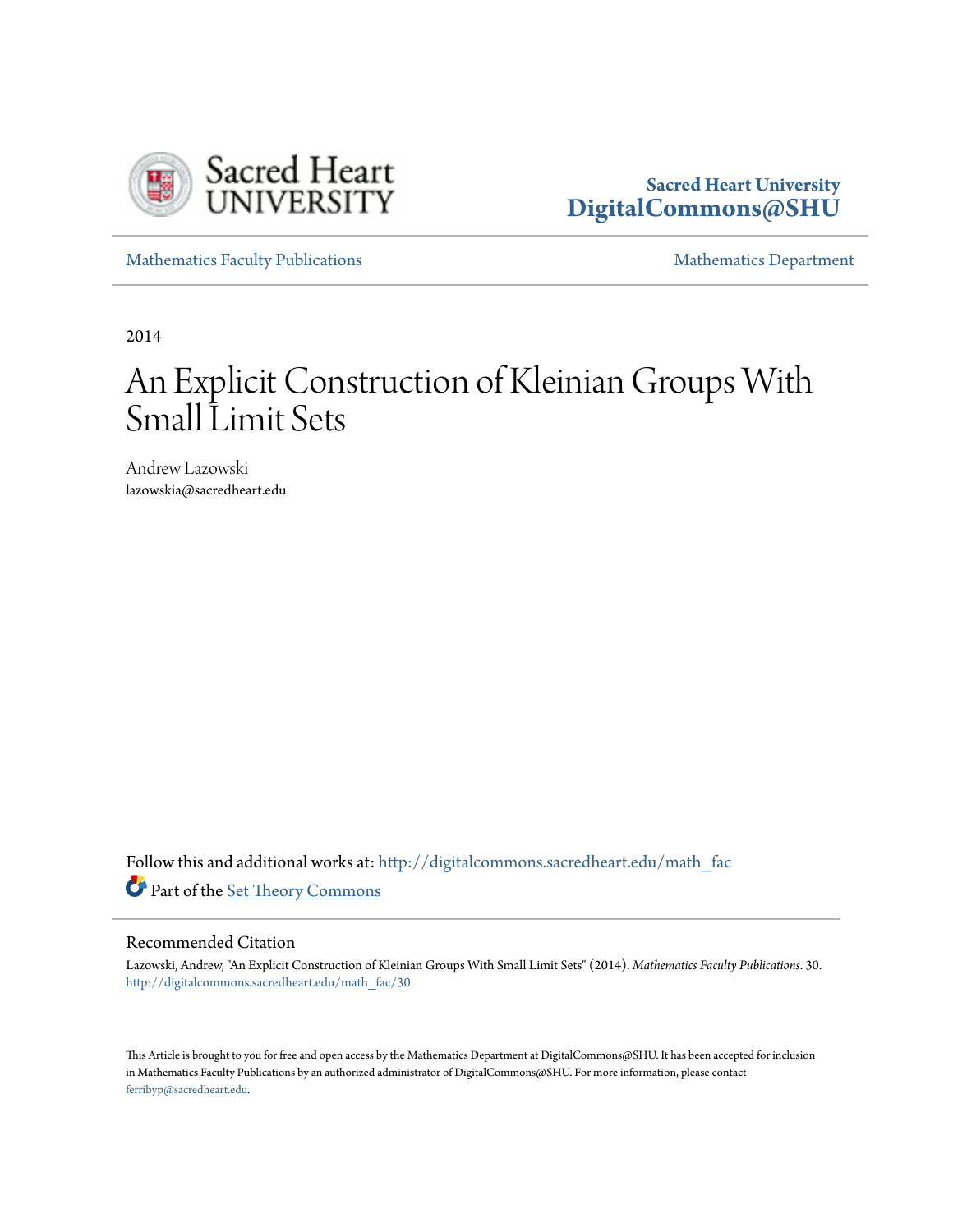## An explicit construction of Kleinian groups with small limit sets

Andrew Lazowski

Department of Mathematics Sacred Heart University 5151 Park Avenue Fairfield, CT 06825, USA email: lazowskia@sacredheart.edu Phone: (203) 365-7615 Fax: (203) 396-8019

#### Abstract

This paper provides an explicit construction of Kleinian groups that have small Hausdorff dimension of their limit sets. It is known that such groups exist and they can be constructed by results of Patterson. The purpose here is to work out the methods of calculation.

Keywords: Kleinian groups, Hausdorff dimension, exponent of convergence, Patterson-Sullivan measure 2000 MSC: 30F40, 37F35

#### 1. Introduction

For the basics of Kleinian group theory, see [7], [8], or [9]. We denote the group of orientation preserving isometries of hyperbolic  $n$ -space by Isom<sup>+</sup>( $\mathbb{B}^n$ ). A *Kleinian group*  $\Gamma$  is a discrete subgroup of Isom<sup>+</sup>( $\mathbb{B}^n$ ). The limit set  $\Lambda(\Gamma)$  of a Kleinian group  $\Gamma$  is the subset of  $\partial \mathbb{B}^n$  defined for any  $x \in \mathbb{B}^n$  by  $\Lambda(\Gamma) = \overline{\Gamma(x)} \cap \partial \mathbb{B}^n$ . A Kleinian group  $\Gamma$  is *elementary* when  $\Lambda(\Gamma)$ contains at most two points. A Kleinian group whose limit set contains more than two points is called non-elementary. The complement of the limit set,  $\Omega(\Gamma) = \partial \mathbb{B}^n - \Lambda(\Gamma)$  is the *domain of discontinuity*. If  $\Omega(\Gamma) = \emptyset$  then  $\Gamma$  is a Kleinian group of the *first kind*, otherwise it is a Kleinian group of the *second* kind.

Accepted Author Manuscript: Expositiones Mathematicae January 2014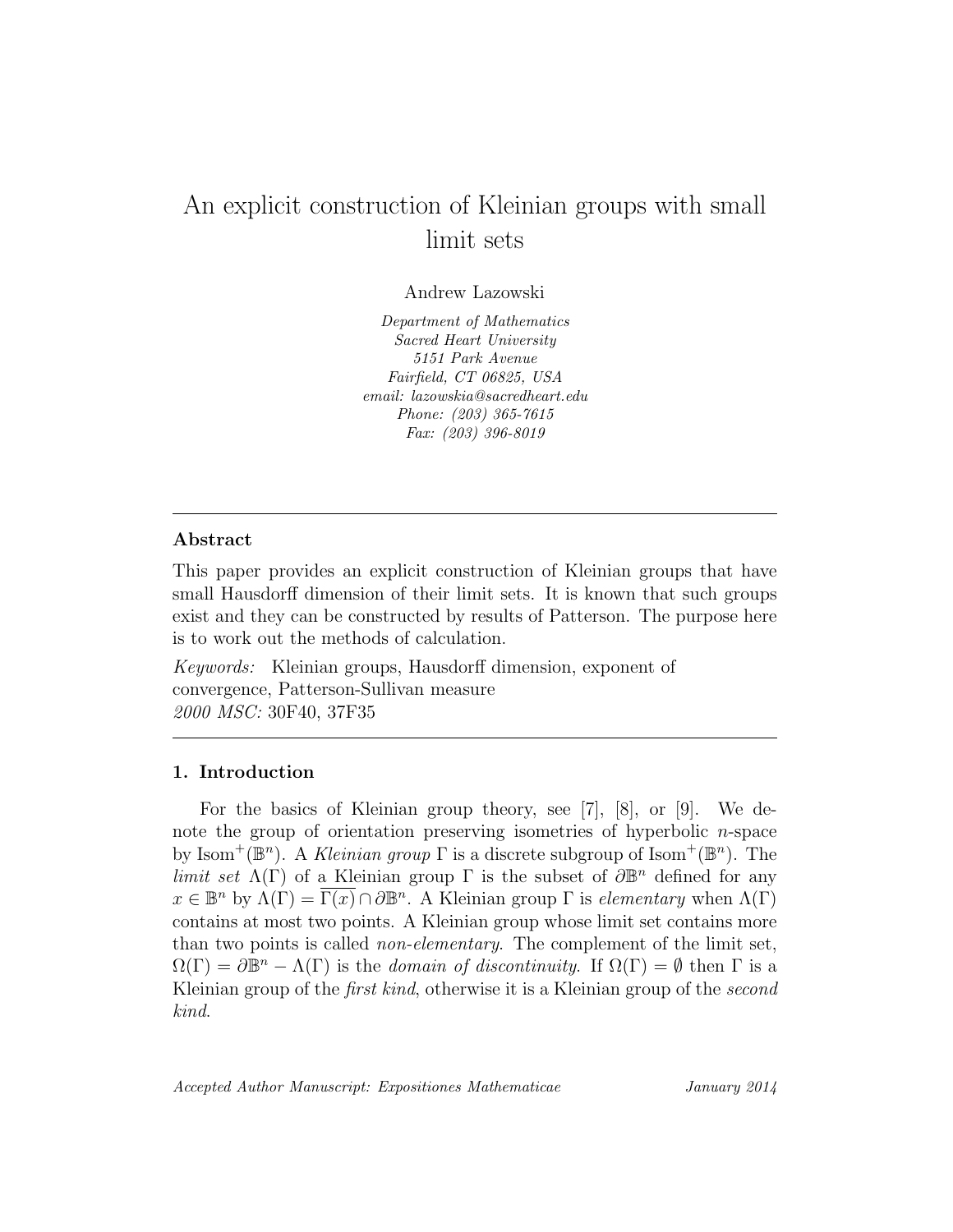The group  $\text{Isom}^+(\mathbb{B}^n)$  has a natural identification with the group of conformal homeomorphisms on  $\partial \mathbb{B}^n$ . Given this connection, we now classify elements of a Kleinian group. An element  $\gamma$  in a Kleinian group  $\Gamma$  is called elliptic if it has a fixed point in  $\mathbb{B}^n$ . If it has exactly one fixed point in  $\partial \mathbb{B}^n$  then it is called *parabolic*. All other elements are called *loxodromic*. Loxodromic elements have two fixed points in  $\partial \mathbb{B}^n$  and they set-wise fix the hyperbolic line connecting them. This line is called the *axis* of the loxodromic element. For any point  $x$  on the axis, the group action of increasing positive powers of a loxodromic element  $\gamma$  moves x towards one of the fixed points of  $\gamma$  called the *attracting fixed point*. The other fixed point is called the *repelling* fixed point. A torsion-free Kleinian group contains no elliptic elements. If Γ is a torsion-free Kleinian group then the quotient  $\mathbb{B}^n/\Gamma = M$  is a hyperbolic n-manifold. From this point forward we only consider torsion-free Kleinian groups.

The conical limit set  $\Lambda_c(\Gamma)$  of a Kleinian group  $\Gamma$  acting on  $\mathbb{B}^n$  is the set of points  $\zeta \in \Lambda(\Gamma)$  where there exists a sub-orbit of  $\Gamma(x)$  that converges to  $\zeta$ within a bounded hyperbolic distance from a geodesic ray ending at  $\zeta$ . Note that any loxodromic fixed point is a conical limit point.

For a Kleinian group  $\Gamma$  the *convex hull* of  $\Lambda(\Gamma)$ , which we denote by  $CH(\Lambda(\Gamma))$ , is the minimal convex subset of  $\mathbb{B}^n$  that contains all geodesics with endpoints in  $\Lambda(\Gamma)$ . The *convex core*  $C(\Gamma)$  of the associated hyperbolic manifold  $M = \mathbb{B}^n/\Gamma$  is the quotient  $CH(\Lambda(\Gamma))/\Gamma$ . The convex core is the smallest convex sub-manifold of  $M$  so that the inclusion map is a homotopy equivalence.

We also consider another subset of a hyperbolic manifold. For  $\varepsilon > 0$ , define  $M_{(0,\varepsilon]}$  to be the subset of points  $p \in M$  such that there is a non-trivial closed curve passing through p with length less than or equal to  $\varepsilon$ . We call  $M_{(0,\varepsilon]}$  the  $\varepsilon-thin$  part of M and the complement,  $M_{(\varepsilon,\infty)}$  the  $\varepsilon-thick$  part. A Kleinian group  $\Gamma$  is *geometrically finite* if for any  $\varepsilon > 0$ , the convex core intersected with the  $\varepsilon-thick$  part of the associated manifold M is a compact set.

We will be working with a specific type of Kleinian group, a Schottky group. A *Schottky group* is a Kleinian group  $\Gamma$  generated by transformations  $\gamma_1, \ldots, \gamma_n$ , where there are  $2n$   $(n \geq 2)$  disjoint Jordan curves,  $C_1, C'_1, \ldots, C_n, C'_n$ , bounding a common domain D in  $\hat{\mathbb{C}}$  where  $\gamma_i(C_i) = C'_i$ and  $\gamma_i(D) \cap D = \emptyset$  for each *i*. The Jordan curves  $C_1, C'_1, \ldots, C_n, C'_n$  are called *defining loops* for the *Schottky generators*  $\gamma_1, \ldots, \gamma_n$ . A rank n Schot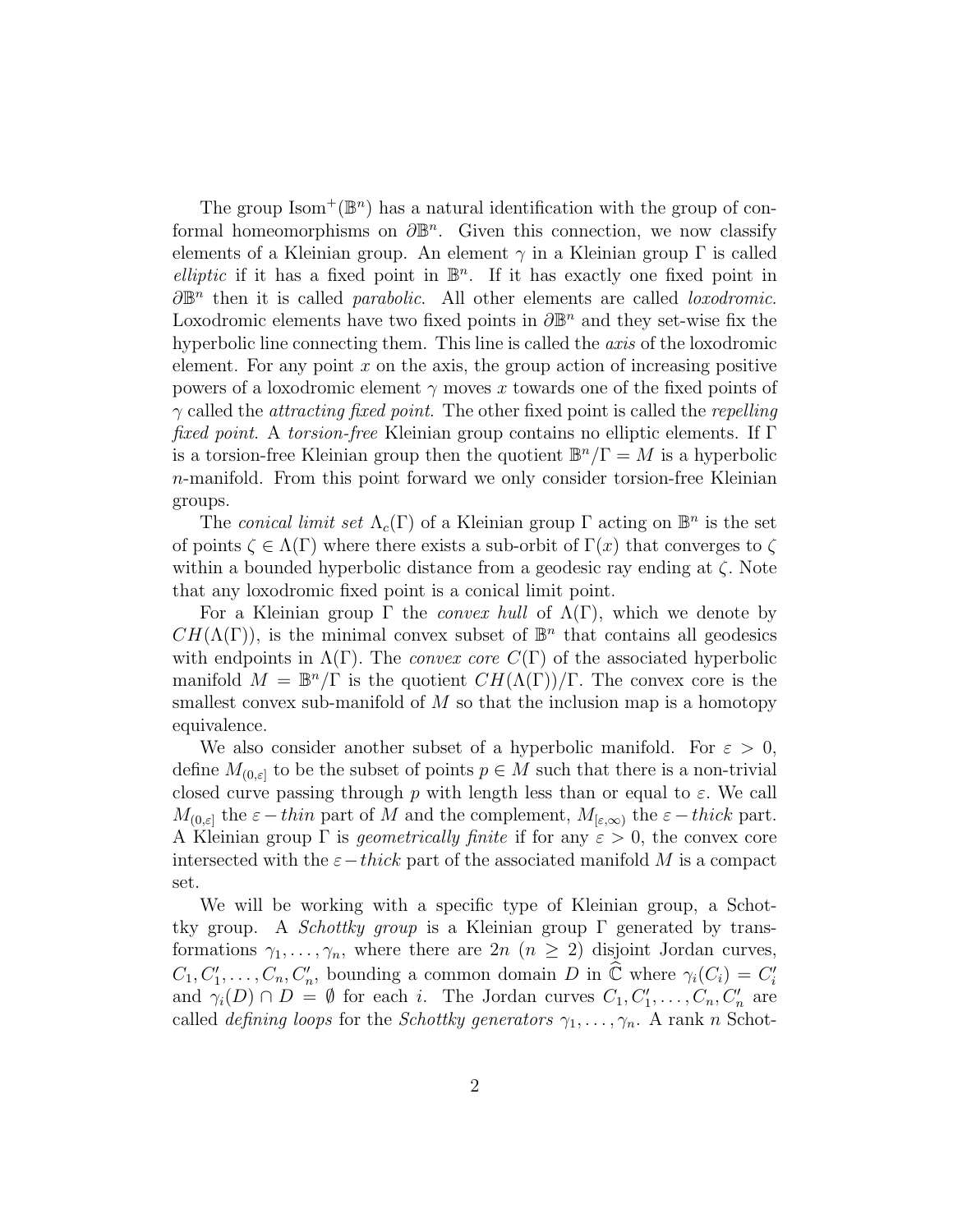tky group has n Schottky generators. If  $\Gamma$  is a rank r Schottky group then  $(\mathbb{B}^3 \cup \Omega(\Gamma))/\Gamma$  is a handlebody with r handles.

The subgroups used in our construction are formed from rank two Schottky groups. We briefly outline how one may build such a group. Consider a Möbius transformation m acting on  $\mathbb C$  where  $m(\infty) \neq \infty$ . Then the point  $c = m^{-1}(\infty)$  is called the *center of the isometric circle* of m. Furthermore, we say  $c' = m(\infty)$  is the center of the isometric circle of  $m^{-1}$ . Recall that m maps the family of Euclidean circles centered at c onto the family of circles centered at  $c'$ . There is a unique circle  $I$  in the first family which is mapped to a circle of the second family with the same radius; it is called the isometric circle of m and its image I' is the isometric circle of  $m^{-1}$ . Note that in  $\mathbb{H}^3$ the spherical cap bounded by I is called the *isometric sphere*. Now let  $\gamma_1$ and  $\gamma_2$  be loxodromic transformations so that the four isometric circles (the isometric circles of both elements and their inverses) do not intersect and no circle is contained in another. Then  $\Gamma = \langle \gamma_1, \gamma_2 \rangle$  is a rank two Schottky group.

As stated above, Schottky groups are used in our construction. Since they are our building blocks, we need more information about them. For a very detailed discussion please see [8, Chapter X].

**Proposition 1.1.** [8, X.H.2] If  $\Gamma$  is a Schottky group on the generators  $\gamma_1, \ldots, \gamma_n$  acting on  $\widehat{\mathbb{C}}$ , then  $\Gamma$  is purely loxodromic, geometrically finite, and free on the generators  $\gamma_1, \ldots, \gamma_n$ .

Conversely, if we are given a Kleinian group with certain characteristics we may identify it as a Schottky group.

**Theorem 1.2.** [8, X.H.6] If  $\Gamma$  is a Kleinian group of the second kind acting on  $\hat{\mathbb{C}}$ , purely loxodromic, free, and finitely generated, then  $\Gamma$  is a Schottky group.

In our construction we will consider the group  $\Gamma = \langle \Gamma_1, \Gamma_2 \rangle$  where  $\Gamma_1$  and  $\Gamma_2$  are Kleinian groups. We must assert that  $\Gamma$  is a Kleinian group and then we would like to compare the limit set of  $\Gamma$  with the limit sets of  $\Gamma_1$  and  $\Gamma_2$ . In order for  $\Gamma$  to be a Kleinian group,  $\Gamma_1$  and  $\Gamma_2$  must satisfy certain criteria. The following is called Klein's combination theorem. We refer the reader to [8, Chapter VII] for more information on combining Kleinian groups.

**Theorem 1.3.** [8, VII.A.13] Suppose  $\Gamma_1$  and  $\Gamma_2$  are Kleinian groups such that  $D_i$  is a fundamental set for  $\Gamma_i$ ,  $D_1 \cup D_2 = \partial \mathbb{B}^n$  and  $D_1 \cap D_2 \neq \emptyset$ . Then  $\Gamma = \langle \Gamma_1, \Gamma_2 \rangle = \Gamma_1 * \Gamma_2$  is also a Kleinian group.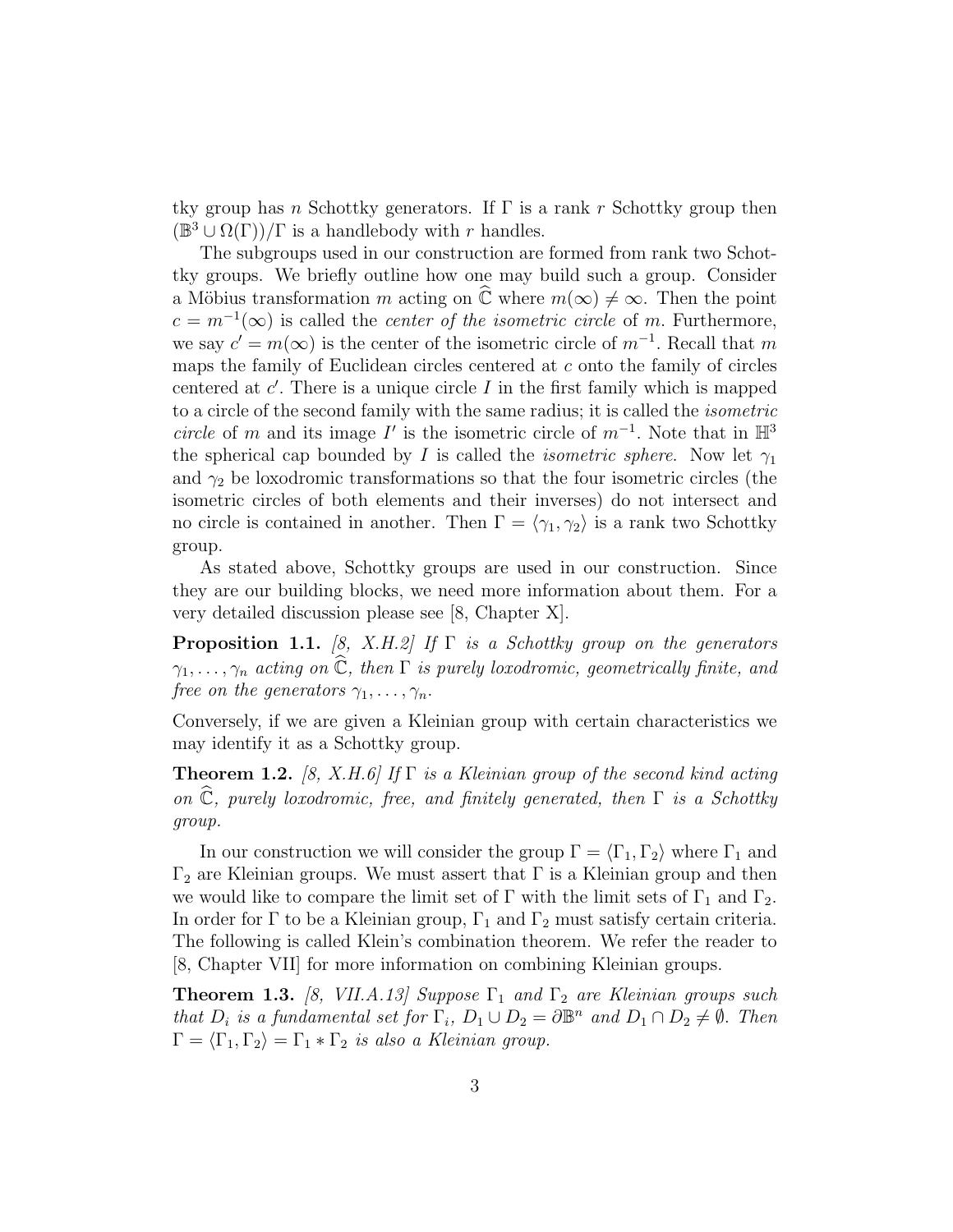We now define the Hausdorff dimension, a number which provides geometric properties of the limit set of a Kleinian group and information about the group itself (see  $[1]$ ,  $[7$ , Theorem 3.14.1]).

Let U be a subset of a metric space  $(X, \rho)$  and let diam(U) denote the diameter of U. Suppose E is a Borel subset of X and  $\alpha \geq 0$ . For  $\varepsilon > 0$ ,

$$
\mathcal{H}_{\varepsilon}^{\alpha}(E) = \inf \left\{ \sum_{i=1}^{\infty} \operatorname{diam}(U_i)^{\alpha} : E \subseteq \bigcup_{i=1}^{\infty} U_i; \ \operatorname{diam}(U_i) \leq \varepsilon \right\}.
$$

The  $\alpha$ -dimensional Hausdorff measure of E is  $\mathcal{H}^{\alpha}(E) = \lim_{\varepsilon \to 0} \mathcal{H}^{\alpha}_{\varepsilon}(E)$  and the Hausdorff dimension of a set E, denoted  $\dim(E)$ , is defined by

$$
\dim(E) = \inf \{ \alpha : \mathcal{H}^{\alpha}(E) = 0 \} = \sup \{ \alpha : \mathcal{H}^{\alpha}(E) = +\infty \}.
$$

For certain Kleinian groups, one may acquire information about the Hausdorff dimension of the limit set by using the critical exponent of the group. In order to define this exponent, we begin with the Poincaré series. For  $\Gamma$  a Kleinian group,  $x, y \in (\mathbb{B}^n, d)$ , and  $s \geq 0$  we define the *Poincaré series* 

$$
P_s(x, y) = \sum_{\gamma \in \Gamma} e^{-sd(x, \gamma(y))}.
$$

**Theorem 1.4.** [10, Theorem 1.6.1] If  $s > n-1$  (the dimension of  $\partial \mathbb{B}^n$ ) then the Poincaré series converges.

The *critical exponent* or *exponent of convergence*  $\delta = \delta(\Gamma)$  of a Kleinian group Γ is

$$
\delta = \inf \left\{ s : \sum_{\gamma \in \Gamma} e^{-sd(x, \gamma(y))} < \infty \right\}.
$$

If  $P_\delta(x, y)$  converges then  $\Gamma$  is of *convergence type*. If  $P_\delta(x, y)$  diverges then  $Γ$  is of *divergence type.* 

Suppose that  $\Gamma$  is a Kleinian group with limit set  $\Lambda(\Gamma)$ . Here is a relationship between the critical exponent of  $\Gamma$  and the Hausdorff dimension of the conical limit set. Note that the following theorem first appeared in [1] by Bishop and Jones for Kleinian groups acting on B 3 . It was then generalized in [12] by Stratmann to higher dimensions.

**Theorem 1.5.** If  $\Gamma$  is a non-elementary Kleinian group, then  $\delta(\Gamma) = \dim(\Lambda_c(\Gamma))$ .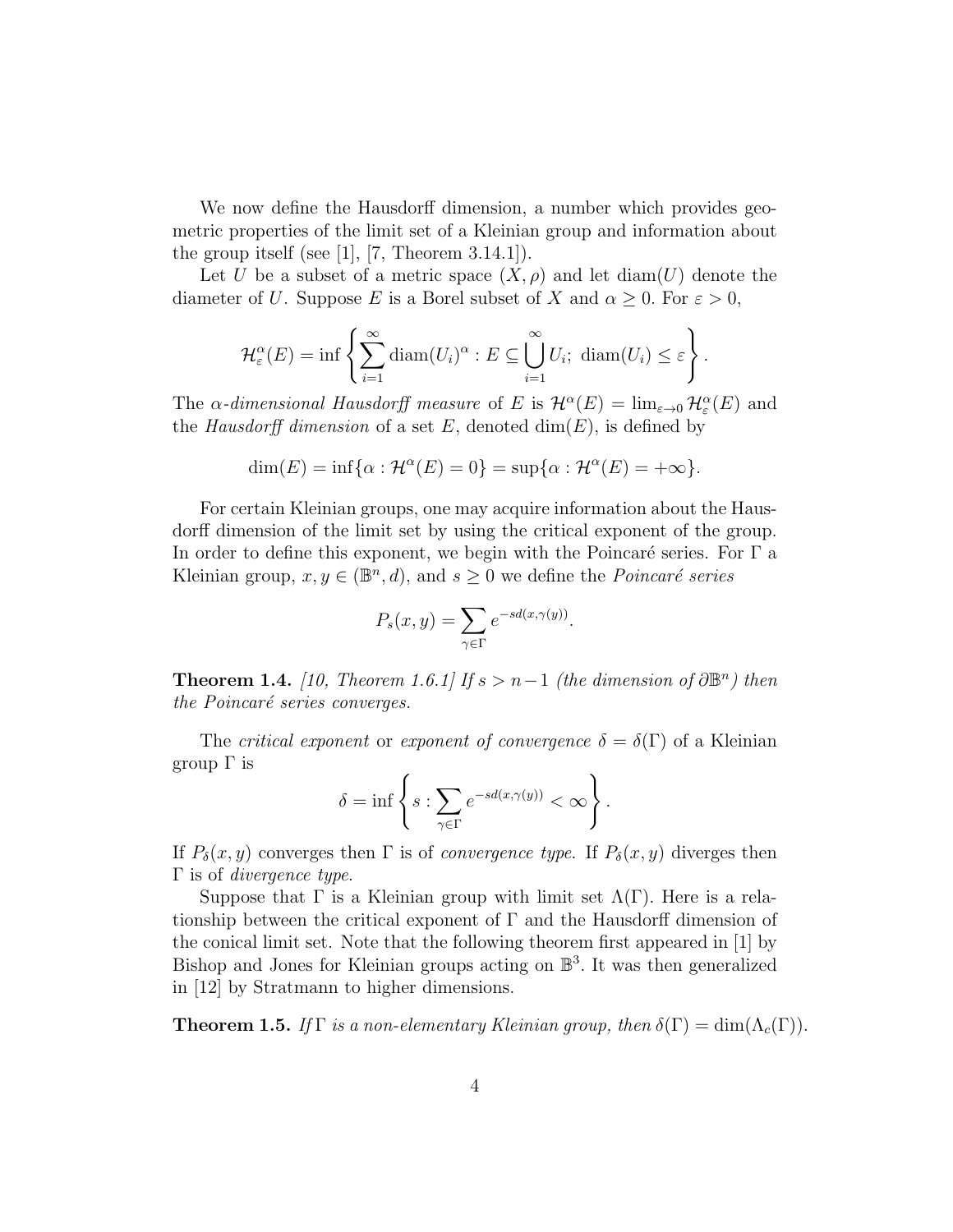This yields the following immediate corollary.

**Corollary 1.6.** If  $\Gamma$  is a non-elementary geometrically finite Kleinian group then dim( $\Lambda(\Gamma)$ ) =  $\delta(\Gamma)$ .

The final piece of information needed in our construction relates the group  $\Gamma = \langle \Gamma_1, \Gamma_2 \rangle$  to its generating groups. Given the last corollary, we will use the critical exponent to determine the Hausdorff dimension of the limit set of Γ. However, in order to do this, we need  $\Gamma$  to be geometrically finite. The following theorem provides a circumstance for this occasion. Note that this theorem appears in [8, VII.C.2 (xi)] for Kleinian groups acting on  $\mathbb{B}^3$ . It was generalized to higher dimensions in [5].

**Theorem 1.7.** Suppose that  $\Gamma$ ,  $\Gamma$ <sub>1</sub>, and  $\Gamma$ <sub>2</sub> are groups as in Theorem 1.3. Then  $\Gamma$  is geometrically finite if and only if  $\Gamma_1$  and  $\Gamma_2$  are both geometrically finite.

The preceding concepts are sufficient to understand the construction offered here. Let  $\Gamma$  be a non-elementary Kleinian group. In this paper we consider the Hausdorff dimension of limit sets of subgroups of Γ. We will explicitly construct a Kleinian group  $\Gamma_{\varepsilon}$  so that for a given  $\varepsilon > 0$ , the Hausdorff dimension of the limit set of  $\Gamma_{\varepsilon}$  is less than  $\varepsilon$ . The following result of Patterson implies the existence of such a construction.

**Theorem 1.8.** [11, Theorem 1] Suppose  $d_E(S_1, S_2)$  denotes the Euclidean distance between two subsets  $S_1$  and  $S_2$  of  $\mathbb{B}^n$ ,  $H = \{h_i : i \in I\} \subseteq Isom^+(\mathbb{B}^n)$ , and  $\Gamma_1, \Gamma_2$  are Kleinian groups with convex fundamental polyhedrons  $F_1, F_2$ respectively such that  $F_1^c \cap h(F_2^c) = \emptyset$   $(h \in H)$  and  $\gamma(F_i) \cap F_j = \emptyset$   $(\gamma \in$  $\Gamma_i - \{id\}$ ). If  $h_i \in H$  and

$$
\frac{\sup_{w \in F_2^c} \left( \frac{1 - |h_i(w)|^2}{1 - |w|^2} \right)}{d_E(F_1^c, h_i(F_2^c))} \to 0
$$

as  $i \to \infty$ , then  $\delta(\Gamma_1 * (h_i \Gamma_2 h_i^{-1}))$  $i_{i}^{-1}$ )  $\rightarrow$  max $\{\delta(\Gamma_1), \delta(\Gamma_2)\}.$ 

The idea of this theorem is that the two groups  $\Gamma_1$  and  $\Gamma_2$  "decouple" (Patterson's own wording). The groups  $\Gamma_1$  and  $h_i \Gamma_2 h_i^{-1}$  will have less interaction with each other as  $h_i$  pulls  $\Gamma_2$  away from  $\Gamma_1$ . As a consequence the free product of these Kleinian groups results in another Kleinian group with a limit set of Hausdorff dimension arbitrarily close to that of one of the groups making up the free product. This yields the following corollary.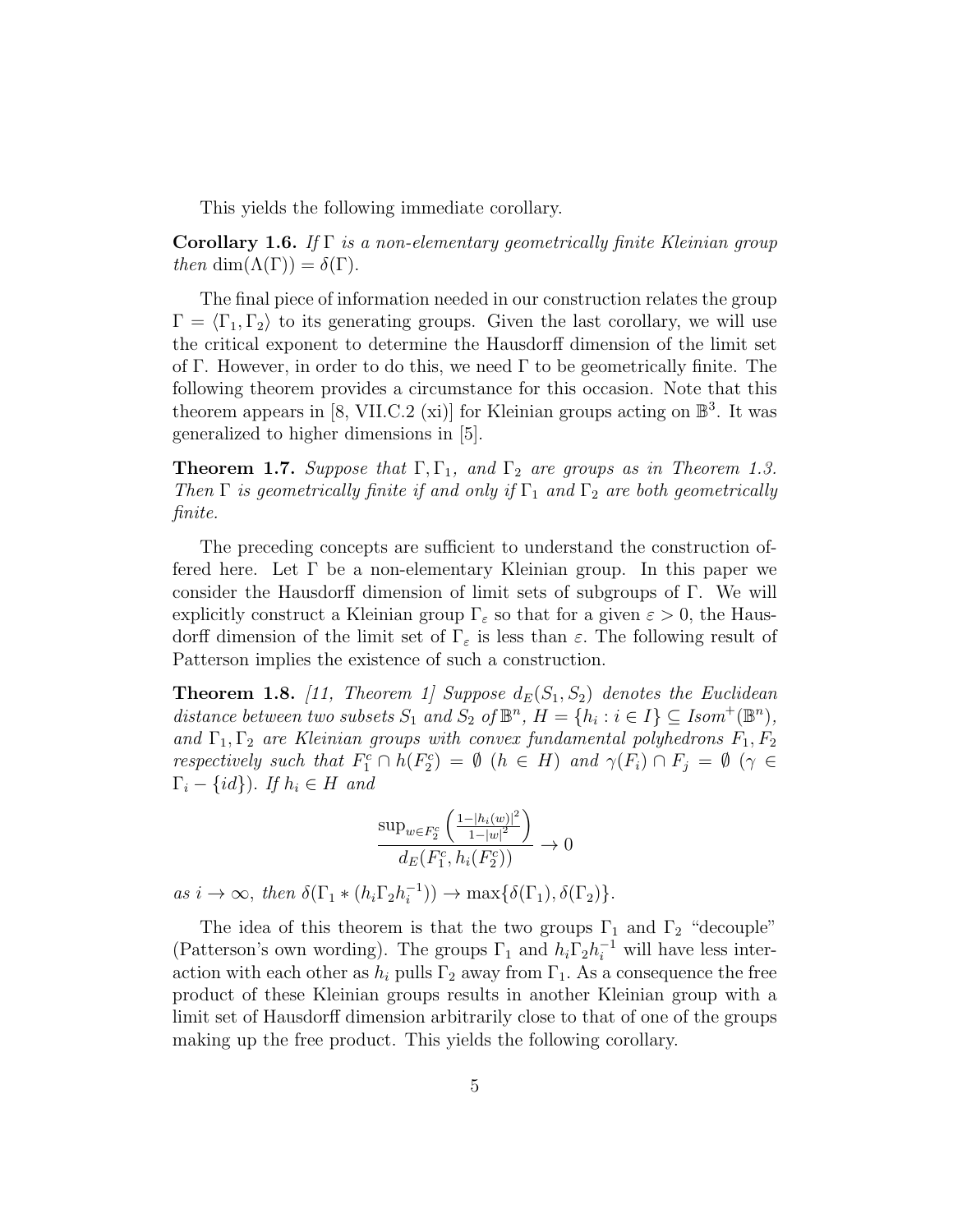**Corollary 1.9.** Suppose  $\Gamma$  is a non-elementary Kleinian group. For each  $\varepsilon > 0$  there exists a rank two Schottky subgroup  $\Gamma_{\varepsilon}$  of  $\Gamma$  so that  $\dim(\Lambda(\Gamma_{\varepsilon}))$ ε.

Here, we will work out fine details of how one can achieve this corollary. Patterson's theorem will be used implicitly during the process when we discuss the geometry and calculus that is used. Such mathematics is worthwhile as constructions of Kleinian groups with an analysis of their critical exponents and Hausdorff dimension of their limit sets have appeared (see [2],  $[3], [4], [11], [12],$  and  $[13]$  for some examples). In fact, the article  $[11]$  (and specifically Theorem 1.8) responds to [3]. In [3], critical exponents of free products of Kleinian groups were compared to the critical exponents of the groups used in the free product. The comparison used explicit calculations of critical exponents which differs from the use of Patterson's ideas using a more geometric approach. We hope that this method of construction can be used in more constructions of Kleinian groups where the Hausdorff dimension of the limit set is of interest and perhaps even generalized to other spaces as well, see  $|14|$ .

Note that we proceed with proof for Kleinian groups acting on  $\mathbb{B}^3$ . We feel that this is appropriate for multiple reasons. First, it was shown by Hou in [4] that Kleinian groups acting on  $\mathbb{B}^3$  with limit sets of small Hausdorff dimension are classical Schottky groups. In addition, the major theorems that we use here were originally done in this dimension, i.e. Theorem 1.5 and Theorem 1.7; we wish to work in this traditional setting. Finally, this allows for ease of exposition and highlights low dimensional geometry.

In the case of Kleinian groups of higher dimensions, examples of subgroups with limit sets of small Hausdorff dimension exist as well. We refer the reader to [13] for one such construction. There, infinitely generated Schottky groups of the second kind are created to obtain the desired properties.

#### 2. Construction

Finally, we now provide a detailed proof of Corollary 1.9.

*Proof of Corollary 1.9.* Let  $\Gamma$  be a non-elementary Kleinian group. It contains a rank two Schottky subgroup  $\Gamma = \langle \gamma_1, \gamma_2 \rangle$ . Such a group can be constructed in the following way. Consider isometric circles of two loxodromic elements in  $\Gamma$  and take high enough powers of the elements, if necessary, so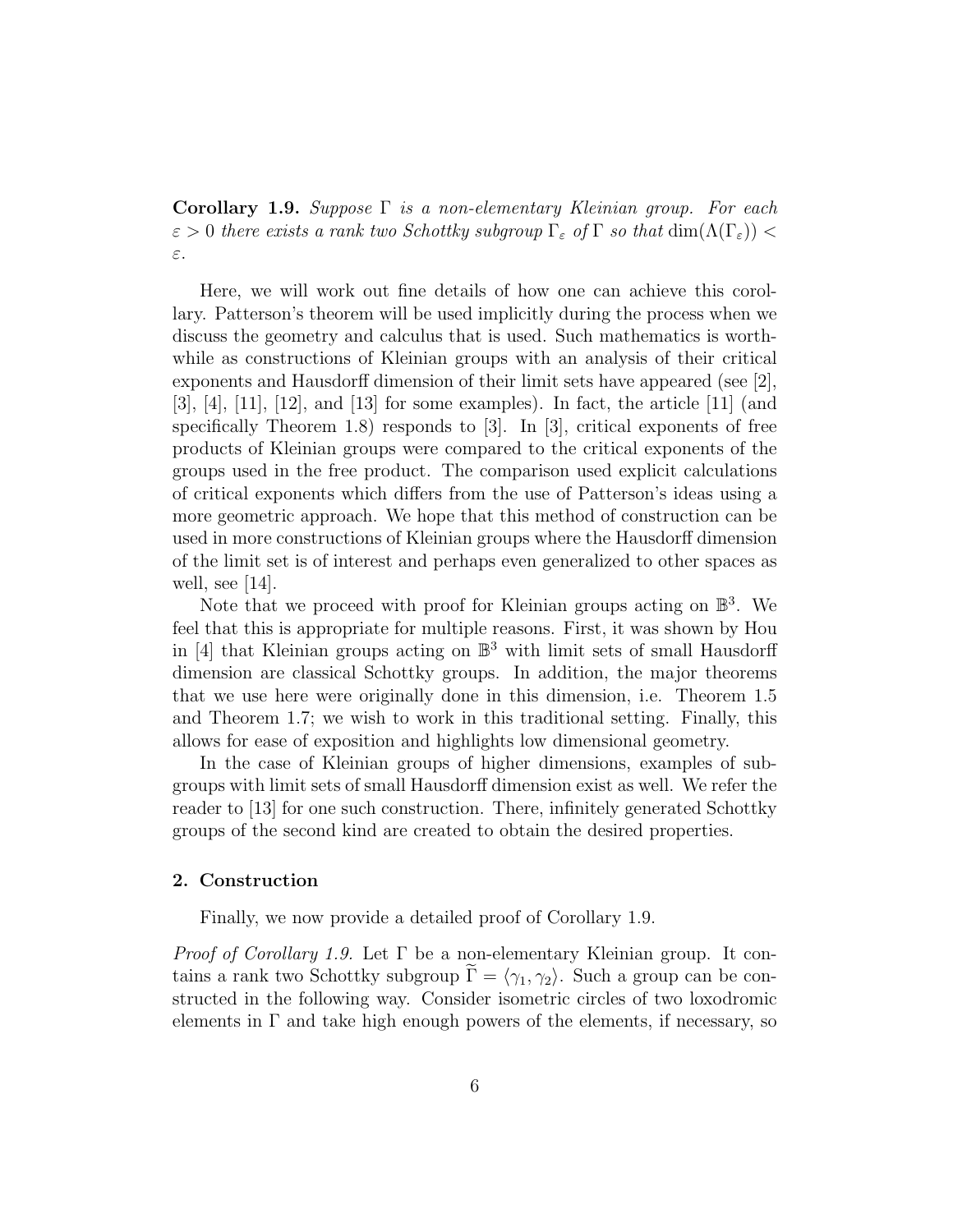that none of the isometric circles intersect. One may then apply Theorem 1.3 to the two cyclic groups generated by the loxodromic elements.

If necessary conjugate so that zero is in  $CH(\Lambda(\widetilde{\Gamma}))$ . Let  $M = \mathbb{B}^3/\widetilde{\Gamma}$  and  $\pi : \mathbb{B}^3 \to M$  be the canonical map. Let D be a subset of  $C(\widetilde{\Gamma})$  so that it contains  $\pi(0) = x \in M$  and  $C(\tilde{\Gamma}) - D$  is separated into disjoint sets, where one set contains the closed geodesic corresponding to  $\gamma_1$  and the other contains the closed geodesic corresponding to  $\gamma_2$ . Since  $\Gamma$  is a Schottky group,  $C(\Gamma)$  is compact and hence D has finite diameter, call it L. See Fig. 1.



Fig. 1: The region  $D$  is shaded. The two loops represent homotopically non-trivial paths of  $\gamma_1$  and  $\gamma_2$  which begin and end in  $x \in D$ .

Let  $\beta_i$  be the closed geodesic associated to  $\gamma_i$ . Assume that  $l(\beta_1) \leq l(\beta_2)$ where  $l(\cdot)$  denotes the length of the geodesic. Then  $\beta_1$  is the systole (the shortest closed geodesic) of  $M$ . Note that this is possible because of the way we constructed Γ. Given any Schottky group the generators may not provide a systole. However, in constructing  $\Gamma$  by using isometric circles, the systole corresponds to one of the generators.

If  $w_m$  is a word of length m in  $\widetilde{\Gamma}$  we would like to show that  $d(0, w_m(0)) =$  $l(\pi[0, w_m(0)]) \geq ml(\beta_1) - mL$ . A geodesic segment that connects 0 and  $w_m(0)$ in  $\mathbb{B}^3$  corresponds to a loop  $\beta$  in M that begins and ends at x. A word of length m produces  $\beta$  so that it may pass through D at most m times. Now we will divide  $\beta$  into a countable number of sub-paths. Let  $p'_j$  denote a path that begins at one of the points  $\beta \cap D$ , traverses in M so that it is homotopically non-trivial, and ends at the next occurrence of  $\beta \cap D$ . For a word of length m, there are at most m many  $p'_j$ . Now let  $p_j$  be the simple closed curve that is the union of  $p'_j$  and the line segment connecting the endpoints of  $p'_j$ . Clearly  $l(p_j) \geq l(\beta_1)$  for each j as  $\beta_1$  is the systole. Then  $l(\beta) + mL \geq l(p_1) + \cdots + l(p_m) \geq ml(\beta_1)$ . It is possible that there may be  $k < m$  many  $p_j$  and in this case there must be at least one  $p_j$  where the curve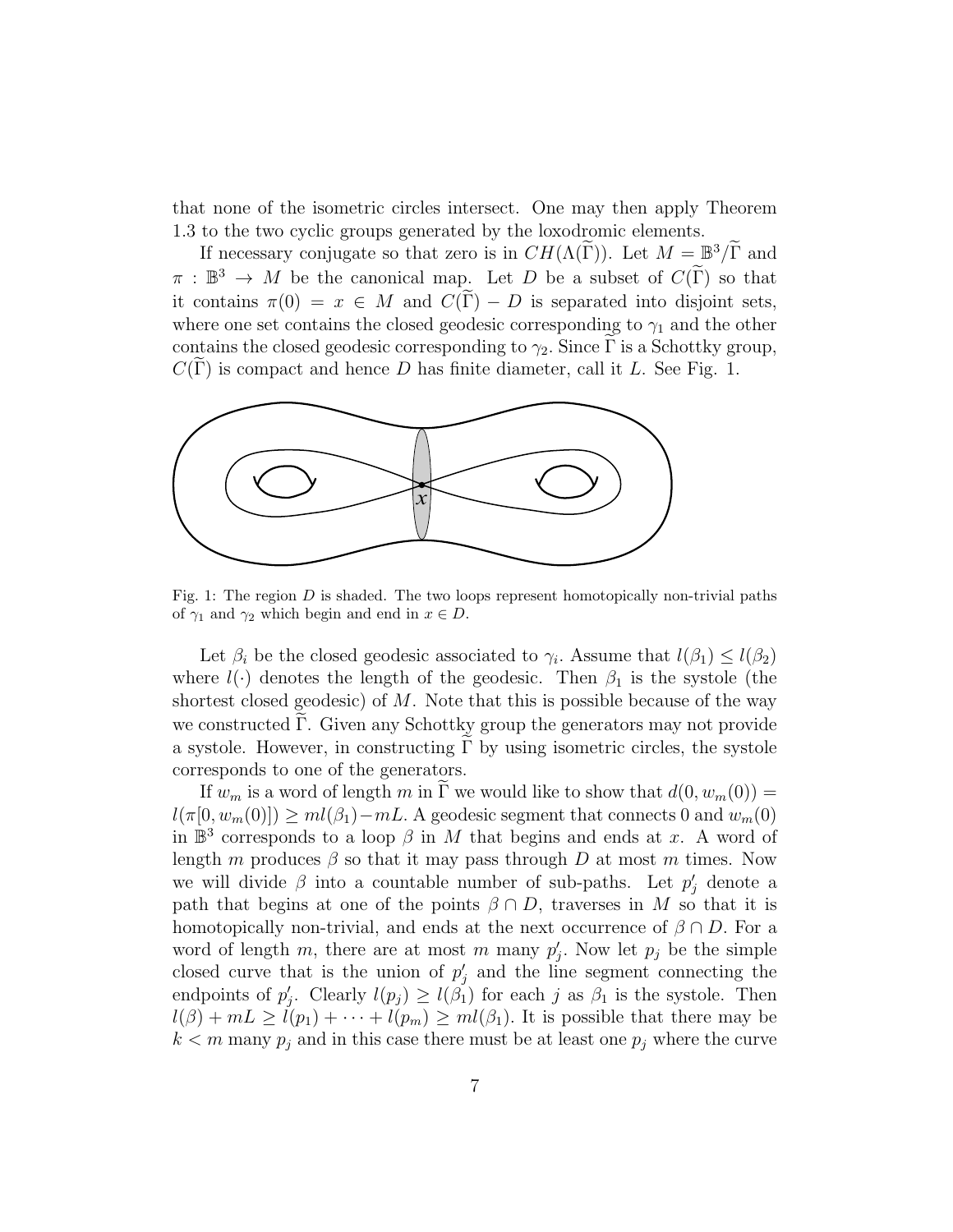loops around a genus more than once. In other words, the loop is homotopic to q cycles of  $\beta_i$  where q is an integer greater than 1. Then  $l(p_i) \geq q l(\beta_i)$ . Let  $q_j$  be the cycles of  $\beta_i$  that correspond to  $p_j$ . Then we still obtain the same result:  $l(\beta) + mL \ge l(p_1) + \cdots + l(p_k) \ge q_1 l(\beta_1) + \cdots + q_k l(\beta_1) \ge ml(\beta_1)$ where  $q_1 + \cdots + q_k = m$ . Therefore we have  $d(0, w_m(0)) = l(\pi[0, w_m(0)])$  =  $l(\beta) \geq ml(\beta_1) - mL.$ 

Now consider the Poincaré series for  $\widetilde{\Gamma}$ ,

$$
P_s = \sum_{\gamma \in \widetilde{\Gamma}} e^{-sd(0, \gamma(0))}.
$$

If  $s > \delta(\tilde{\Gamma})$  then the series converges and we can rearrange the terms. We rewrite  $P_s$  as:

$$
1 + \sum_{m=1}^{\infty} \left( \sum_{w_m \in \widetilde{\Gamma}} e^{-sd(0, w_m(0))} \right)
$$

which is the sum of all length 1 words plus the sum of length 2 words, etc. From the remarks above, for a fixed m we have  $e^{-sd(0,w_m(0))} \leq e^{-sm(l(\beta_1)-L)}$ . Since  $\tilde{\Gamma}$  is generated by two elements we have a choice of  $(4)(3)^{m-1}$  length m words. Thus the sum above is less than or equal to:

$$
1 + \sum_{m=1}^{\infty} (4 \cdot 3^{m-1}) e^{-sm(l(\beta_1)-L)} = 1 + \frac{4}{3} \sum_{m=1}^{\infty} 3^m e^{-sm(l(\beta_1)-L)}.
$$

The sum is a geometric series where  $a = b = \frac{3}{e^{s(l/\beta)}}$  $\frac{3}{e^{s(l(\beta_1)-L)}}$  and the series converges to  $\frac{a}{1-b}$  if  $b < 1$  or diverges if  $b \geq 1$ .

For any positive real number k, by taking subgroups of  $\widetilde{\Gamma}$ , say  $\widetilde{\Gamma}_j$  =  $\gamma_1^j$  $j\over 1,\gamma_2^j$  $\ket{\psi}$  there is a j large enough, so that the minimal geodesic in  $\Gamma_j$ ,  $\beta_1$ , has length greater than k. Note that  $\Gamma_j$  for any j is also a Schottky group as  $\Gamma_j$  is finitely generated, purely loxodromic, and  $\Omega(\Gamma) \neq \emptyset$  since it is a subset of  $\Gamma$ . Furthermore,  $\langle \gamma_i^j \rangle$  $\binom{j}{i}$  is a subset of  $\langle \gamma_i \rangle$  for  $i = 1, 2$  and thus, we have satisfied the conditions of Corollary 4.1.2 in [6] and  $\Gamma_j$  is free. Then by Theorem 1.2,  $\Gamma_j$  is also a Schottky group.

Now let  $s = \varepsilon > 0$ . One may find a k large enough so that  $\frac{3}{e^{s(k-L)}} < 1$ . Specifically we want  $k > \frac{\ln(3)}{s} + L$ . By picking j large enough, the subgroup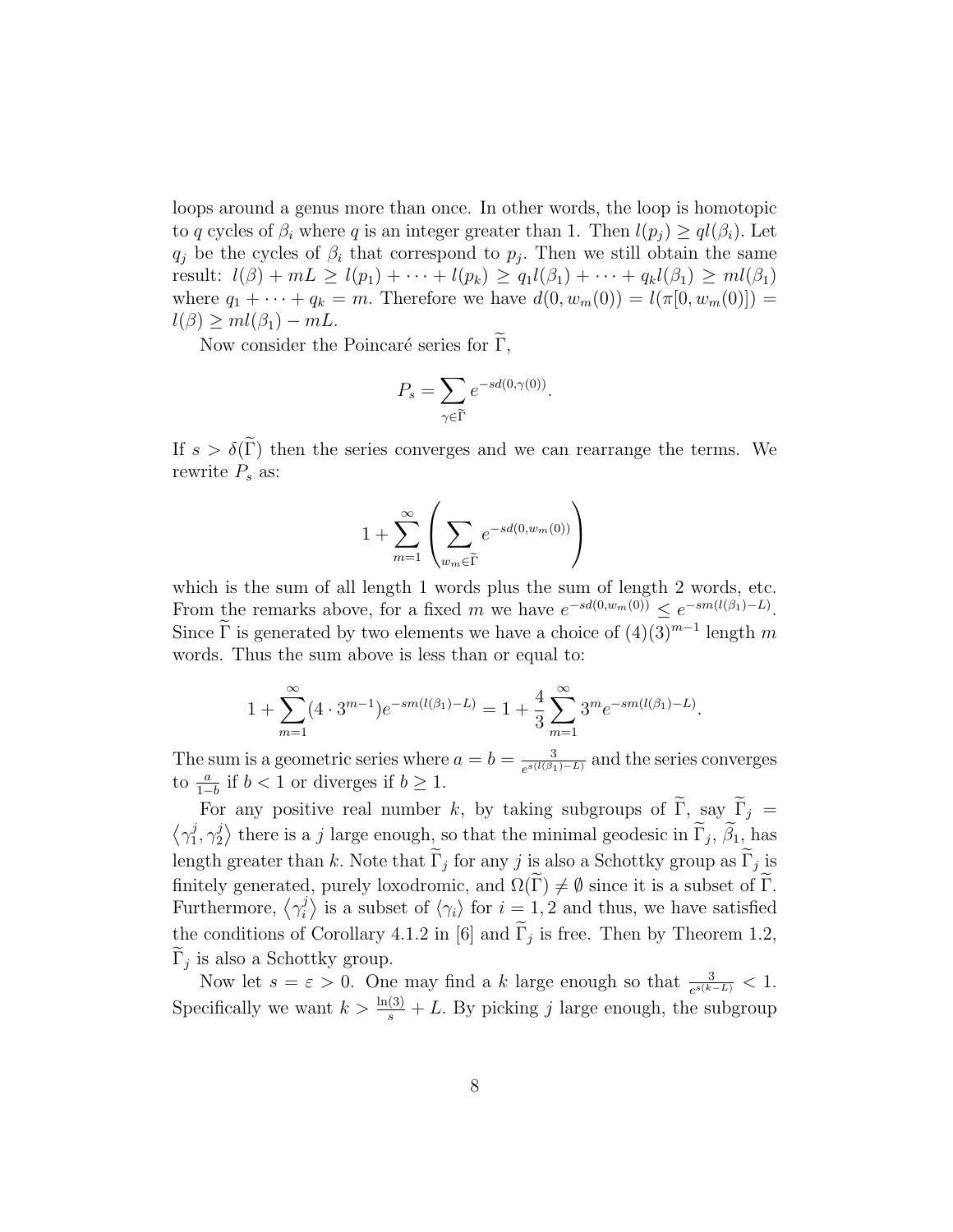$\widetilde{\Gamma}_j = \Gamma_{\varepsilon}$  will have the minimal geodesic  $\widetilde{\beta}_1$  greater than k so that  $b < 1$ . It follows that  $\delta(\Gamma_{\varepsilon}) < \varepsilon$ .

From Proposition 1.1 we know that  $\Gamma_{\varepsilon}$  is geometrically finite. Therefore, by Theorem 1.5,  $\dim(\Lambda(\Gamma_{\varepsilon})) = \delta(\Gamma_{\varepsilon})$  and hence  $\dim(\Lambda(\Gamma_{\varepsilon})) < \varepsilon$ .  $\Box$ 

Corollary 2.1. Suppose  $\Gamma$  is a non-elementary Kleinian group. For each  $\varepsilon > 0$  and each  $r \geq 2$  there exists a rank r Schottky subgroup  $\Gamma_{\varepsilon}$  of  $\Gamma$  so that  $\dim(\Lambda(\Gamma_{\varepsilon})) < \varepsilon.$ 

*Proof.* By Corollary 1.9 there exists a rank two Schottky subgroup  $\tilde{\Gamma}$  of  $\Gamma$ so that the Hausdorff dimension of the limit set is less than  $\varepsilon$ . Since rank two Schottky groups are non-elementary, they contain Schottky subgroups of rank r for any  $r \geq 2$ . Let  $\Gamma_{\varepsilon}$  be a rank r Schottky subgroup of  $\Gamma$ . Since  $\Gamma$ has Hausdorff dimension of the limit set less than  $\varepsilon$  and  $\Gamma_{\varepsilon}$  is a subgroup of this group,  $\dim(\Lambda(\Gamma_{\varepsilon})) < \varepsilon$ .  $\Box$ 

Corollary 2.2. Suppose  $\Gamma$  is a non-elementary Kleinian group. For each  $\varepsilon > 0$  there exists an infinitely generated free subgroup  $\Gamma_{\varepsilon}$  of  $\Gamma$  so that  $\dim(\Lambda(\Gamma_{\varepsilon})) < \varepsilon.$ 

*Proof.* From Corollary 1.9 there exists a Schottky subgroup  $\tilde{\Gamma}$  of  $\Gamma$  with dim(Γ)  $\lt \varepsilon$ . Furthermore, a finitely generated free group contains infinitely generated free subgroups (see [6]). Therefore, dim(Γ<sub> $\epsilon$ </sub>)  $\lt \varepsilon$ . generated free subgroups (see [6]). Therefore,  $\dim(\Gamma_{\varepsilon}) < \varepsilon$ .

#### 3. Acknowledgements

This work constitutes part of a doctoral thesis written at Wesleyan University. We thank all the professors at Wesleyan for their support. In addition, we thank the referee for helpful comments that nicely contributed to this paper's exposition.

#### References

- [1] C. Bishop, P. Jones, Hausdorff dimension and Kleinian groups, Acta Mathematica Journal 179 (1997) 1-39.
- [2] K. Falk, B Stratmann, Remarks on Hausdorff dimensions for transient limit sets of Kleinian groups, Tôhoku Mathematical Journal, 56 (2004) 571-582.